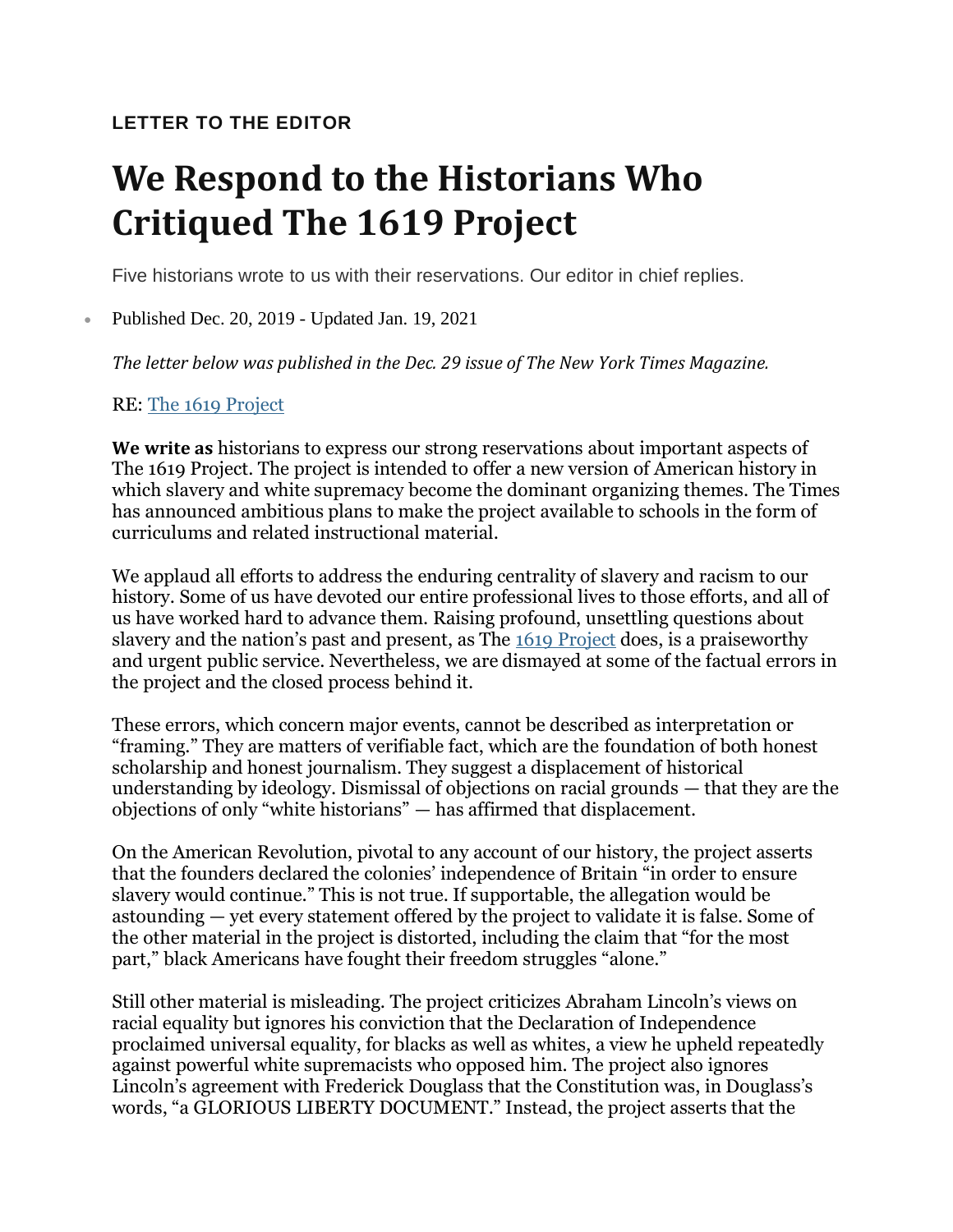United States was founded on racial slavery, an argument rejected by a majority of abolitionists and proclaimed by champions of slavery like John C. Calhoun.

The 1619 Project has not been presented as the views of individual writers — views that in some cases, as on the supposed direct connections between slavery and modern corporate practices, have so far failed to establish any empirical veracity or reliability and have been seriously challenged by other historians. Instead, the project is offered as an authoritative account that bears the imprimatur and credibility of The New York Times. Those connected with the project have assured the public that its materials were shaped by a panel of historians and have been scrupulously fact-checked. Yet the process remains opaque. The names of only some of the historians involved have been released, and the extent of their involvement as "consultants" and fact checkers remains vague. The selective transparency deepens our concern.

## • **Gift Subscriptions to The Times, Cooking or Games. [Starting](https://www.nytimes.com/subscription/gift?campaignId=9UK8F&channel=ometered&areas=inlineUnit&campaign=coregift) at \$25.**

We ask that The Times, according to its own high standards of accuracy and truth, issue prominent corrections of all the errors and distortions presented in The 1619 Project. We also ask for the removal of these mistakes from any materials destined for use in schools, as well as in all further publications, including books bearing the name of The New York Times. We ask finally that The Times reveal fully the process through which the historical materials were and continue to be assembled, checked and authenticated.

## Sincerely,

*Victoria Bynum, distinguished emerita professor of history, Texas State University; James M. McPherson, George Henry Davis 1886 emeritus professor of American history, Princeton University; James Oakes, distinguished professor, the Graduate Center, the City University of New York;*

*Sean Wilentz, George Henry Davis 1886 professor of American history, Princeton University; Gordon S. Wood, Alva O. Wade University emeritus professor and emeritus professor of history, Brown University.*

#### *Editor's response:*

**Since The 1619** Project was published in August, we have received a great deal of feedback from readers, many of them educators, academics and historians. A majority have reacted positively to the project, but there have also been criticisms. Some I would describe as constructive, noting episodes we might have overlooked; others have treated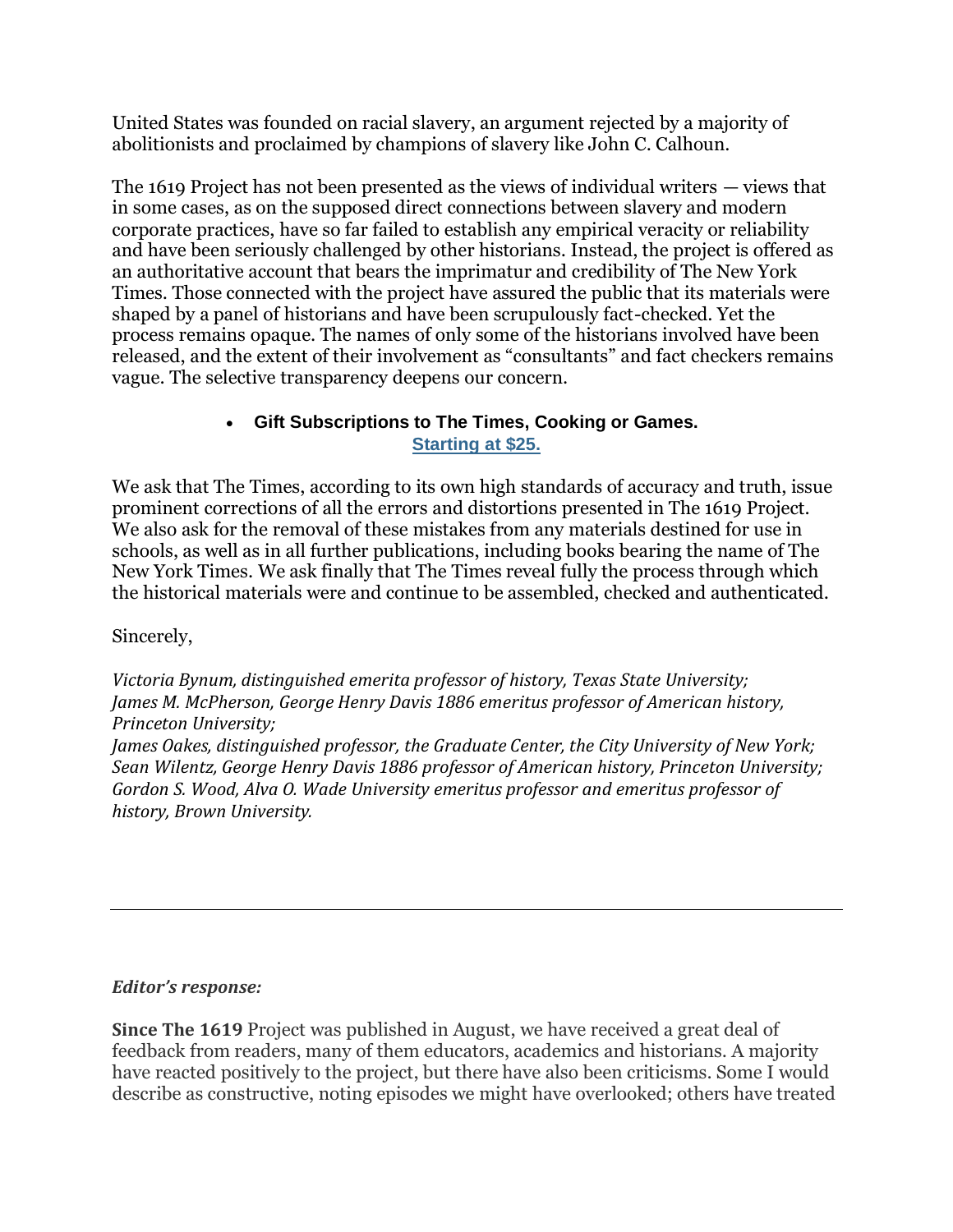the work more harshly. We are happy to accept all of this input, as it helps us continue to think deeply about the subject of slavery and its legacy.

The letter from Professors Bynum, McPherson, Oakes, Wilentz and Wood differs from the previous critiques we have received in that it contains the first major request for correction. We are familiar with the objections of the letter writers, as four of them have been interviewed in recent months by the World Socialist Web Site. We're glad for a chance to respond directly to some of their objections.

Though we respect the work of the signatories, appreciate that they are motivated by scholarly concern and applaud the efforts they have made in their own writings to illuminate the nation's past, we disagree with their claim that our project contains significant factual errors and is driven by ideology rather than historical understanding. While we welcome criticism, we don't believe that the request for corrections to The 1619 Project is warranted.

The project was intended to address the marginalization of African-American history in the telling of our national story and examine the legacy of slavery in contemporary American life. We are not ourselves historians, it is true. We are journalists, trained to look at current events and situations and ask the question: Why is this the way it is? In the case of the persistent racism and inequality that plague this country, the answer to that question led us inexorably into the past — and not just for this project. The project's creator, Nikole Hannah-Jones, a staff writer at the magazine, has consistently used history to inform her journalism, primarily in her work on educational segregation (work for which she has been recognized with numerous honors, including a MacArthur Fellowship).

**SIGN UP FOR THE NEW YORK TIMES MAGAZINE NEWSLETTER:** *The best of The New York Times Magazine delivered to your inbox every week, including exclusive feature stories, photography, columns and more.*

*Sign Up*

Though we may not be historians, we take seriously the responsibility of accurately presenting history to readers of The New York Times. The letter writers express concern about a "closed process" and an opaque "panel of historians," so I'd like to make clear the steps we took. We did not assemble a formal panel for this project. Instead, during the early stages of development, we consulted with numerous scholars of African-American history and related fields, in a group meeting at The Times as well as in a series of individual conversations. (Five of those who initially consulted with us — Mehrsa Baradaran of the University of California, Irvine; Matthew Desmond and Kevin M. Kruse, both of Princeton University; and Tiya Miles and Khalil G. Muhammad, both of Harvard University — went on to publish articles in the issue.) After those consultations, writers conducted their own research, reading widely, examining primary documents and artifacts and interviewing historians. Finally, during the fact-checking process, our researchers carefully reviewed all the articles in the issue with subject-area experts. This is no different from what we do on any article.